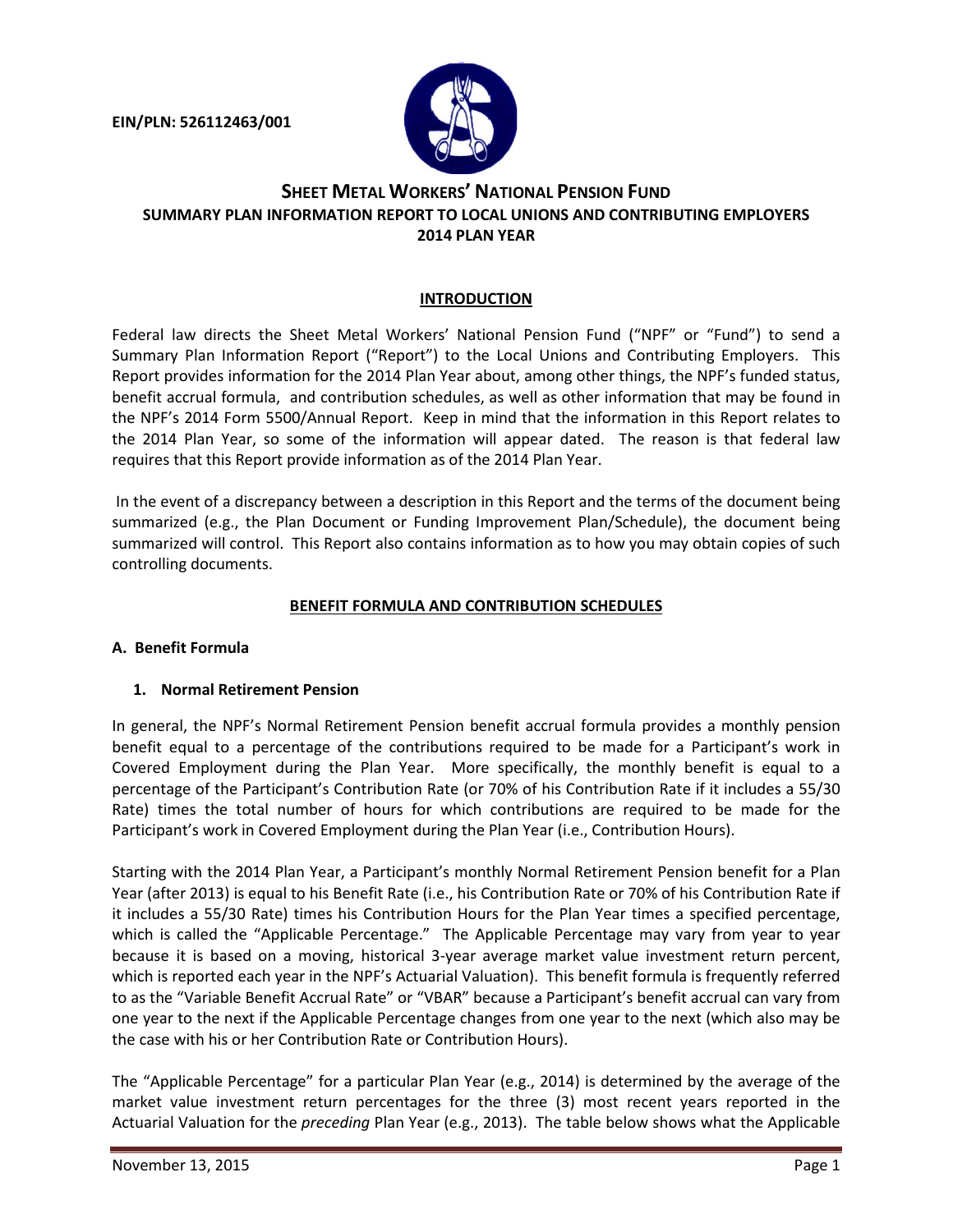Percentage will be for a Plan Year if the 3-year average market value investment return percentage falls within a specified range.

| <b>Average Market Value</b><br><b>Investment Return %</b> | <b>Applicable Percentage</b><br>for Normal Retirement Pension Benefit |
|-----------------------------------------------------------|-----------------------------------------------------------------------|
| 10.0% or higher                                           | $1.25%$ *                                                             |
| 8.5% or higher but less than 10.0%                        | $1.0%$ *                                                              |
| 6.5% or higher but less than 8.5%                         | $0.75%$ *                                                             |
| higher than 0% but less than 6.5%                         | $0.50\%$ *                                                            |
| 0% or less                                                | በ%*                                                                   |

\*If a 55/30 Rate applies, the rate of accrual will be 70% of the amounts listed above. You can find the VBAR Normal Retirement Pension formula under Section 5.04(g) of the 2014 Plan Document, which can be found on the NPF's website at [http://www.smwnpf.org/about-the-fund/plan-documents.](http://www.smwnpf.org/about-the-fund/plan-documents)

The Applicable Percentage for 2014 was 0.75%. This was based on the average of the market value investment return for the three (3) most recent Plan Years reported in the 2013 Actuarial Valuation (2010, 2011 and 2012). The table above shows that because the average market value investment return for 2010 through 2012 was 8.25%, the Applicable Percentage for 2014 was 0.75%. This means that a Participant earned a monthly Normal Retirement Pension benefit equal to 0.75% of the contributions required to be made (*or 70% of the contributions required to be made if the Participant's Contribution Rate is a 55/30 Rate)* for the Participant's hours of work in Covered Employment during 20[1](#page-1-0)4 (i.e., 0.75% x Benefit Rate x Contribution Hours for 2014).<sup>1</sup>

# **2. Early Retirement Pension**

A Participant's Early Retirement Pension is based on the amount of his or her Normal Retirement Pension. Under certain types of Early Retirement Pensions (e.g., the 55/30, 60/30 and Age 62 Pensions), the monthly pension benefit is equal to the Participant's Normal Retirement Pension. This is called an unreduced Early Retirement Pension.

Under all other types of Early Retirement Pensions, the Participant's Normal Retirement Pension is reduced to take into account the fact that he or she is under the age of 65 and therefore will be receiving monthly pension payments over a longer period of time than someone who retired at age 65. The extent of that reduction depends on the type of Early Retirement Pension (i.e., the Unsubsidized Early Retirement Pension, Standard Early Retirement Pension, and Special Early Retirement Pension).

The Unsubsidized Early Retirement Pension pays an amount that is the actuarial equivalent of the Participant's Normal Retirement Pension.<sup>[2](#page-1-1)</sup> The other types of Early Retirement Pensions (i.e., the Standard and Special Early Retirement Pensions) have lower reduction factors and therefore pay more

<span id="page-1-0"></span> $\frac{1}{1}$ <sup>1</sup>The Applicable Percentage for both 2015 and 2016 is 1.25% (i.e., the Normal Retirement Pension benefit is equal to 1.25% of the contributions required to be made, *or 70% of the contributions required to be made if the Participant's Contribution Rate is a 55/30 Rate).*

<span id="page-1-1"></span> $2$  The reduction factors take into account that the Participant will receive monthly benefits for a longer period of time, and are designed to make sure that it does not cost the NPF more (actuarially) because it will be paying a larger number of monthly payments than if the Participant retired at age 65.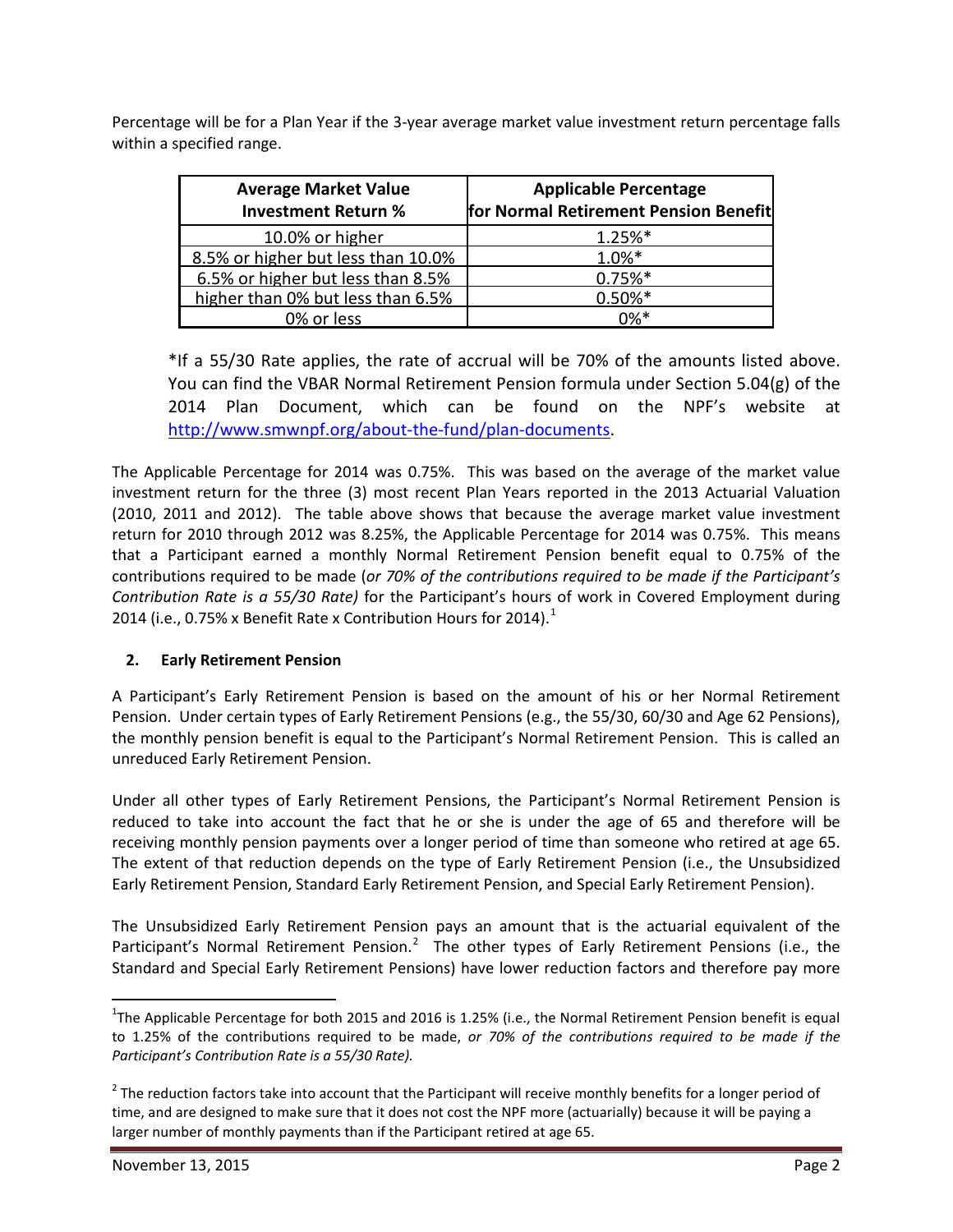than the actuarial equivalent of the Normal Retirement Pension. These types are called subsidized Early Retirement Pensions. They cost more money for the NPF (actuarially) because they are paid over a longer period of time but are not reduced to the actuarial equivalent of the same benefit starting at age 65 (payable for fewer years). As a consequence, a larger amount of money gets paid over the life of the Participant (and spouse) than if the benefit had not started until after the Participant reached age 65.

The type of Early Retirement Pension that a Participant earns while working in Covered Employment depends on: (1) the type of Rehabilitation Plan Schedule that applied to the Participant's CBA when the NPF was in Critical Status; and (2) whether the Participant's CBA provides for the Contribution Rate increases required under the Plan Document and FIP Schedule.<sup>[3](#page-2-0)</sup> The rules for determining those types of Early Retirement Pension are described in Section 5.04 of the Plan Document and the FIP Schedule, and are summarized in the 2014 Summary Plan Description. These documents are available on the NPF's website at: [http://www.smwnpf.org/about-the-fund/plan-documents.](http://www.smwnpf.org/about-the-fund/plan-documents)

# **B. Contribution Schedules**

The Contribution Rate is another essential component of the NPF's Normal Retirement Pension accrual formula, because it determines the Participant's Benefit Rate (part of the equation in the formula described above). If a Participant's Contribution Rate is 55/30 Rate, his or her Benefit Rate will be 70% of his or her Contribution Rate. In all other cases, the Benefit Rate is equal to the Contribution Rate.

In general, a Participant's Contribution Rate is the amount that an Employer must pay for each Hour of Work that a Participant performs in Covered Employment. That amount is prescribed in the Participant's Collective Bargaining Agreement (or a similar document).

Under the Plan Document (as well as the NPF's Funding Improvement Plan and Funding Improvement Plan Schedule (FIP Schedule)), there are three (3) contribution schedules. Under the first schedule (First Alternative), the Contribution Rate must be increased by 7% for each Plan Year through 2017. Under the second schedule (Second Alternative), the Contribution Rate must be increase by 3.5% for each Plan Year through 2017. The third schedule (Default) has no required Contribution Rate increases.<sup>[4](#page-2-1)</sup> For work performed in Covered Employment during and after 2014, the contribution schedules determine the extent to which (if any) a Participant earns subsidized Early Retirement Pension benefits, as well as certain optional forms of benefits (e.g., 60-Month Certain).

The rules relating to the three contribution schedules summarized above can be found in Section 5.04 of the Plan Document and in the Funding Improvement Plan and FIP Schedule (which refers to those contribution schedules as the Default Option, the First Alternative Option, and the Second Alternative Option). Electronic copies are available on the NPF's website at [www.smwnpf.org.](http://www.smwnpf.org/)

<span id="page-2-0"></span> $3$  The Plan Document also provides for a Full Disability Benefit, which is equal to the Early Retirement Pension benefit that the Participant would have qualified for if he or she had attained age 55.

<span id="page-2-1"></span> $4$  As of November 2015, those three contribution schedules remain unchanged, but it is important to understand that they can be changed by the Trustees at any time.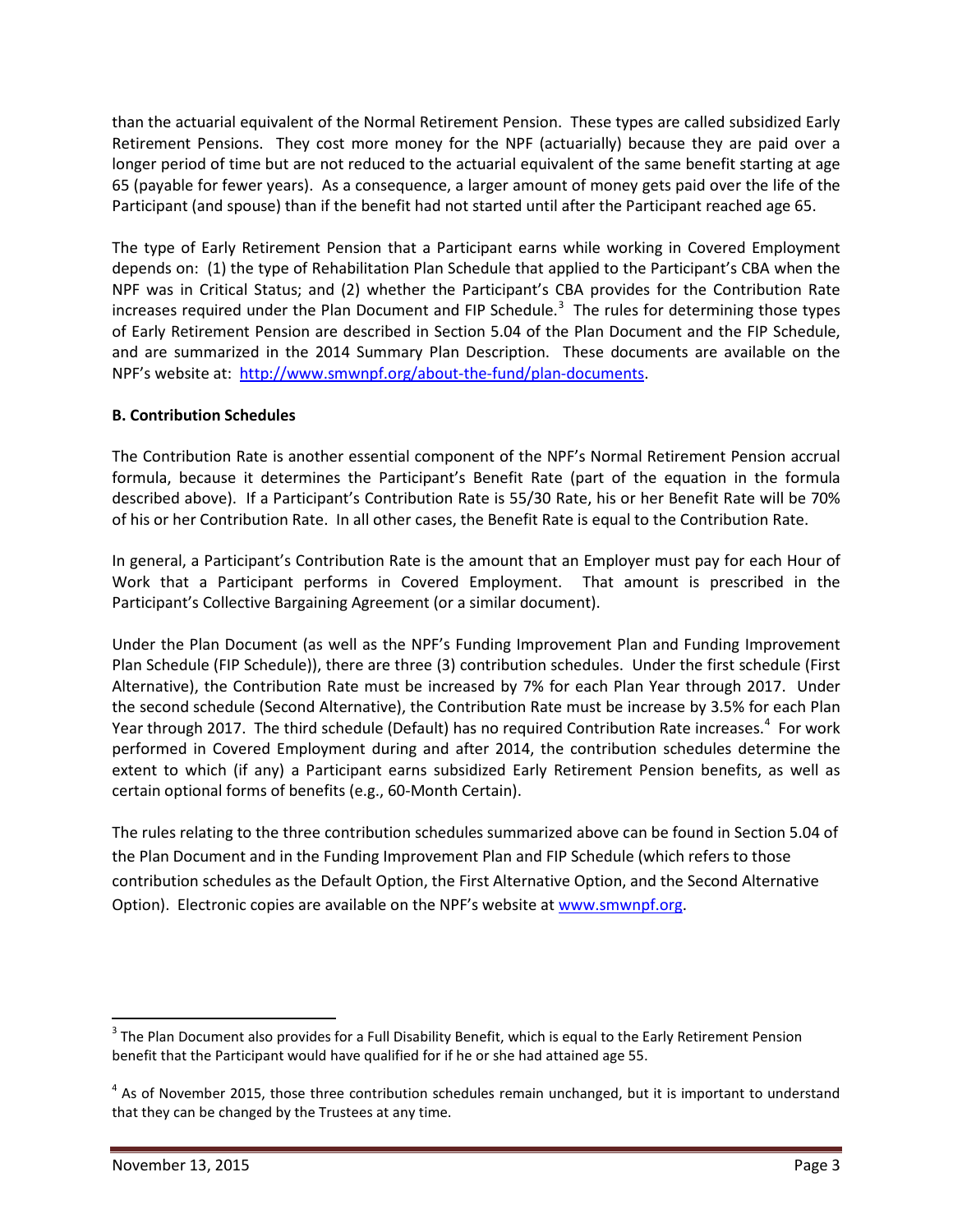#### **EMPLOYER INFORMATION**

There were 3,930 Employers that were obligated to contribute to the NPF for the 2014 Plan Year. None of those Employers' contributions comprised more than 5% of the total contributions received by the Fund. During the preceding Plan Year (2013), 13 Employers withdrew from the NPF. The aggregate amount of withdrawal liability assessed or estimated to be assessed against those withdrawn Employers was \$4,674,641.

#### **PARTICIPANT INFORMATION**

The number of Participants on whose behalf no contributions were made by an Employer (as an Employer of the Participant) for the 2014 Plan Year was 776. For the 2013 Plan Year, that number was 61[5](#page-3-0), and for the 2012 Plan Year, that number was 600.<sup>5</sup>

### **THE NPF'S FUNDED STATUS**

The NPF was in endangered status (also known as the "yellow zone") for the 2014 Plan Year. In order to improve the NPF's funded status, the Trustees adopted a Funding Improvement Plan (FIP) and FIP Schedule. The FIP Schedule contains three (3) different options: (i) the First Alternative Option; (ii) the Second Alternative Option; and (iii) the Default Option. Those options correspond to the three (3) contribution schedules described above in the Report.

A copy of the NPF's FIP and FIP Schedule (as updated from time-to-time) can be found on the NPF's website: [www.smwnpf.org.](http://www.smwnpf.org/) You may obtain a copy of those documents, as well as the actuarial and financial data that demonstrate the actions taken by the NPF toward fiscal improvement, by sending a written request to the NPF's Executive Director, Ms. Lori Wood, at: [executivedirector@smwnpf.org](mailto:executivedirector@smwnpf.org) or Sheet Metal Workers' National Pension Fund, 8403 Arlington Blvd., Suite 300, Fairfax, VA 22031 (ATTN: Executive Director).

# **CHANGE IN FUNDING METHOD**

Effective January 1, 2007, automatic approval was used to change the asset valuation method to the smoothed market value method (with phase-in) described in Section 3.16 of Rev. Proc. 2000-40, using a smoothing period of five-years. Prior to the change in the asset valuation method, the actuarial value of assets was determined using an adjusted value method.

Before this change, the actuarial cost method was the entry age normal method, applied using the shortfall method as described in Section  $1.412(c)(1)-2$  of the Income Tax Regulations. As stated in a September 23, 2009 letter from the Department of Treasury, the actuarial cost method is now, retroactively, the unit credit method (without shortfall) described in Section 3.01 of Rev. Proc. 2000-40. The change in funding method was implemented with the January 1, 2007 through December 31, 2007 valuation as instructed by the Treasury.

<span id="page-3-0"></span> <sup>5</sup> These numbers take into account only Participants who's last Contributing Employer had withdrawn from the NPF by the beginning of the relevant Plan Year. Therefore, separated vested Participants and retired Participants of Employers who have not withdrawn are not taken into account.